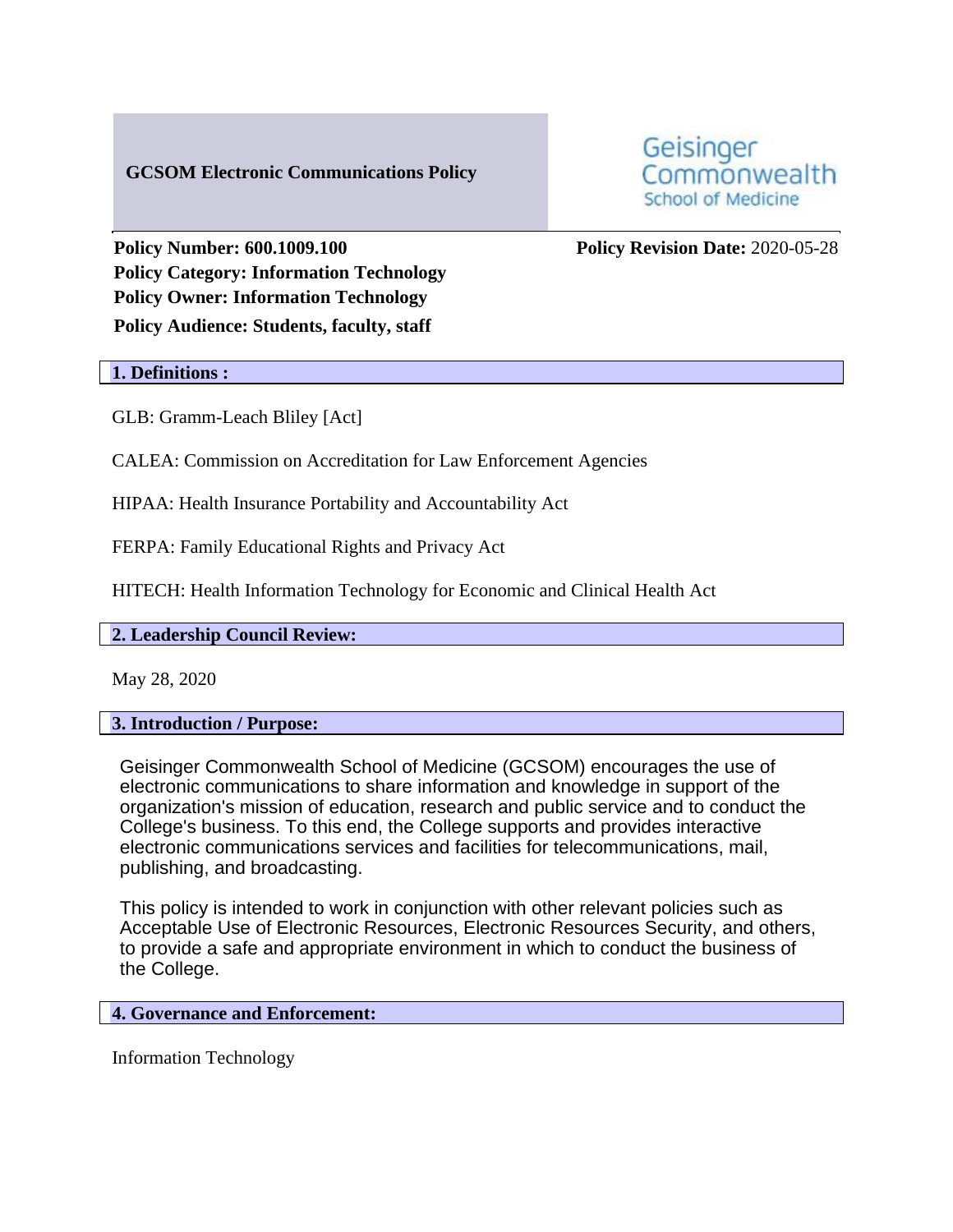#### **5. Policy:**

#### **Official Electronic Communications**

Geisinger Commonwealth School of Medicine (GCSOM) provides email accounts and portal access for all faculty, staff, students, and other members of the College community. GCSOM email accounts represent the only official email address to which College communications will be directed.

The College also maintains a portal, a website, and voicemail, which are also considered official means of electronic communication.

Members of the GCSOM community are required to check these points of electronic communication regularly in order to remain aware of important communications from the College.

GCSOM provides students with an email account prior to the student's matriculation to the institution. This account is free of charge and is active as long as the student remains active. Email is one of the primary modes of communication between students and the College. The information distributed via email varies from informational to critical.

Students are responsible for all information sent to them via their College assigned email account. Although students have the ability to forward their College email account to an alternative account (i.e., Google mail, Yahoo, Earthlink, etc.), GCSOM is not responsible for either the delivery or completeness of messages in this instance.

## **Redirection of Electronic Communications**

Should individuals choose to redirect communications to a different address (eg: email auto-forwarding), GCSOM will not be responsible for the delivery, completeness, or the timeliness of such messages.

## **Security of Electronic Communications**

Individuals are required to use care in directing electronic communications such that they reach only intended recipients and such that incoming electronic communication is accurately directed to them.

Where appropriate, electronic communications containing restricted data as defined by policy or by regulation, should be protected during transit across communications networks (see Electronic Resources Security Policy)

## **Backup, Retention, and Disposition**

GCSOM maintains periodic backups of non-voice electronic communication files as a routine part of its operations to support system integrity and recovery. Those backups